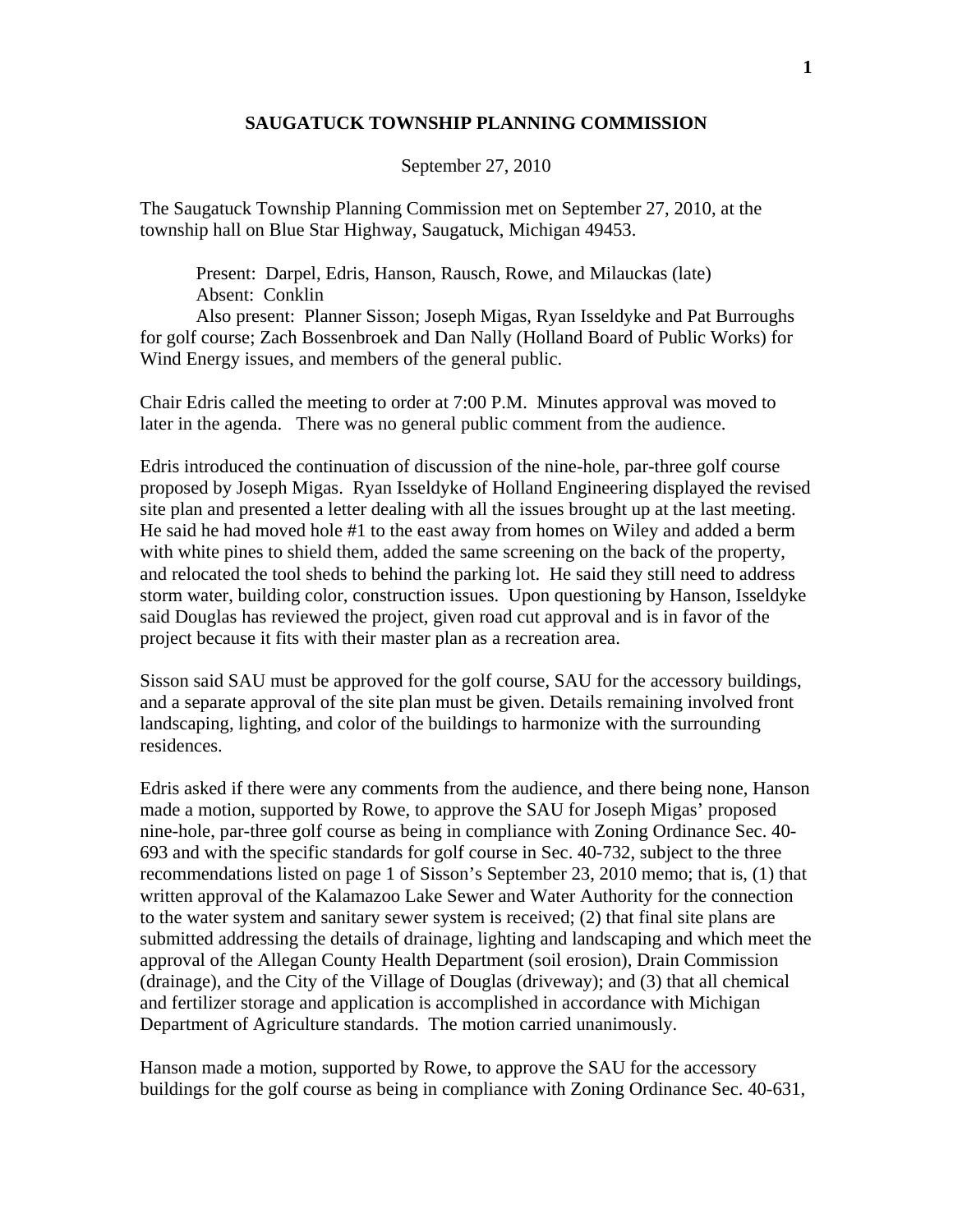subject to the condition that the color of the buildings be complimentary to the neighboring buildings. The motion carried unanimously.

Although final site plan approval was tabled, Hanson made a motion, supported by Rowe, to give conditional approval of the site plan, dated September 8, 2010, to allow for mowing, design work and to move equipment and tool sheds onto the property, but not including any construction or excavation work, noting the project's compliance with Zoning Ordinance Secs. 40-813, 40-815 and 40-816, subject to conditions on page 2 of Sisson's September 23, 2010, memo dealing with lighting, drainage, landscaping, signage and building color. The motion carried unanimously.

Hanson made a motion, supported by Rowe, to adopt the findings for the two SAU's and the site plan found in Sisson's September 23, 2010 memo. The motion carried unanimously.

Milauckas arrived at 7:40 P.M. after the golf course issue was settled.

Edris brought up the proposed ordinance for wind energy turbines and the e-mail messages from Sisson on his research. Two issues brought up by Zach Bossenbroek, Southwest Michigan Wind Energy Development, at the last meeting were the width of the access road and the threshold height of the poles. Sisson said the industry has called "capacity factor" the percentage of what is possible under ideal conditions of wind available, and affecting that is increased technology in equipment and height of towers. There was a great deal of discussion about 80 to 100-meter towers plus 40 to 50-meter blades, how manufacturers vary, how difficult it would be to transport such long poles except perhaps by boat, whether large enough tracts of land are available. Dan Nally, Holland Board of Public Works, said he was working with several neighboring townships to find enough sites for wind turbines to make it worthwhile, not yet knowing how many kilowatts of power would be needed to make it worthwhile. He added that a 500-foot height limit, consistent with other townships would be attractive to developers.

Sisson suggested the following changes in his memo of September 23, 2010: page 1, section 2 language offered for amendment to subsection (d)(3) of the proposed ordinance would read "Total Height may not exceed 500 feet unless the applicant demonstrates through both general and site specific wind analysis and through the use of the latest generally available wind turbine and rotor blade technology, that a greater total height is necessary to achieve a capacity factor generally accepted by industry…." And page 2, possible additional language would include changes in subsection 3 to read "The minimum height increases needed to achieve various projected capacity factors within a range of 30% to 40%. If a total height is proposed that exceeds the average capacity factor for LWET's installed since 2006 having the same or similar nameplate capacity within 50 miles of the Lake Michigan Shoreline of Michigan . . ." He would retain the remainder of his proposed language relating to height on those two pages. As far as the width of the access road goes, Edris said he would ask the Fire Department to review this memo.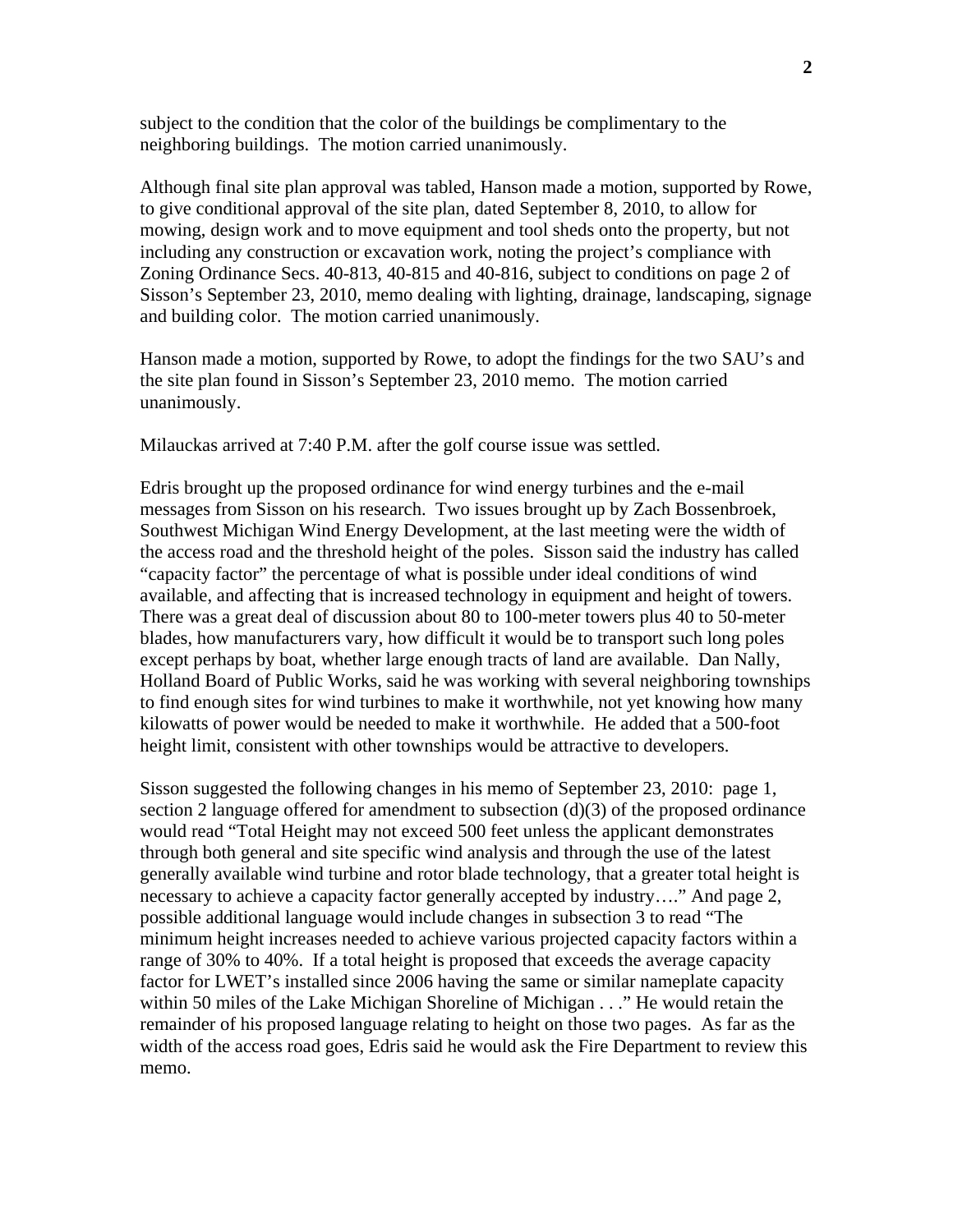Rowe made a motion, supported by Rausch, to table the wind energy discussion to the next meeting for Sisson's final draft. The motion carried unanimously.

Edris brought up the proposed amendment to the dock ordinance, saying earlier that it is in the hands of Atty Bultje for review. Dealing with questions of what the Department of Natural Resources and Environment considers when it approves a dock, Sisson has provided a memo dated September 27, 2010, which states that the DNRE must approve a marina if the applicant has riparian rights and if it does not interfere with navigation or the riparian rights of others, but environmental and public trust impact is specifically excluded from the Statute. In the case of individual docks, it still considers environmental issues secondarily to the above stated issues. No permit is required for seasonal docks. In answer to Milauckas' question, Sisson replied that the DNRE has no regulations regarding the number of docks per frontage foot.

After a brief recess, the meeting reconvened at 9:00 P.M. to consider the August 23 minutes. On page 3 Milauckas proposed to amend the first sentence in the last full paragraph to read "Milauckas expressed his concern that the McClendon issues will be settled by lawyers and the Township Board, . . ." Motion to approve as amended (Rowe/Hanson) carried.

Edris said he asked Bultje if it would be a violation for the Planning Commission to make a motion to the Township Board concerning the Federal lawsuit, and Bultje replied that it would not be illegal but it was not advisable because it is not in the job description of the Planning Commission, it would be done without authority, and it might make it more difficult to come to a compromise, but he would not say how. Bultje advised that individual Commissioners could do that, however. Edris and Hanson said they agreed with Bultje that it is not in the job description. Milauckas disagreed, saying it is the Planning Commission's job to review PUD's, not the Township Board's. At Hanson's suggestion, Edris offered to write to the Township Board saying the Planning Commission has skills which it offers in a resolution of the Federal lawsuit.

Edris asked the remaining Commissioners to give him dates they would not be available for a special meeting to consider the Tri-Community Plan. Edris said he would set a date and send out assignments for special issues.

Meeting adjourned at 9:20 P.M. The next regular meeting is October 25, 2010, at 7:00 P.M.

\_\_\_\_\_\_\_\_\_\_\_\_\_\_\_\_\_\_\_\_\_\_\_\_\_\_\_\_\_\_\_\_\_\_\_ \_\_\_\_\_\_\_\_\_\_\_\_\_\_\_\_\_\_\_\_\_\_\_\_\_\_\_\_\_\_\_\_\_\_\_

Betty A. White, Recording Secretary Sandra Rausch, Secretary